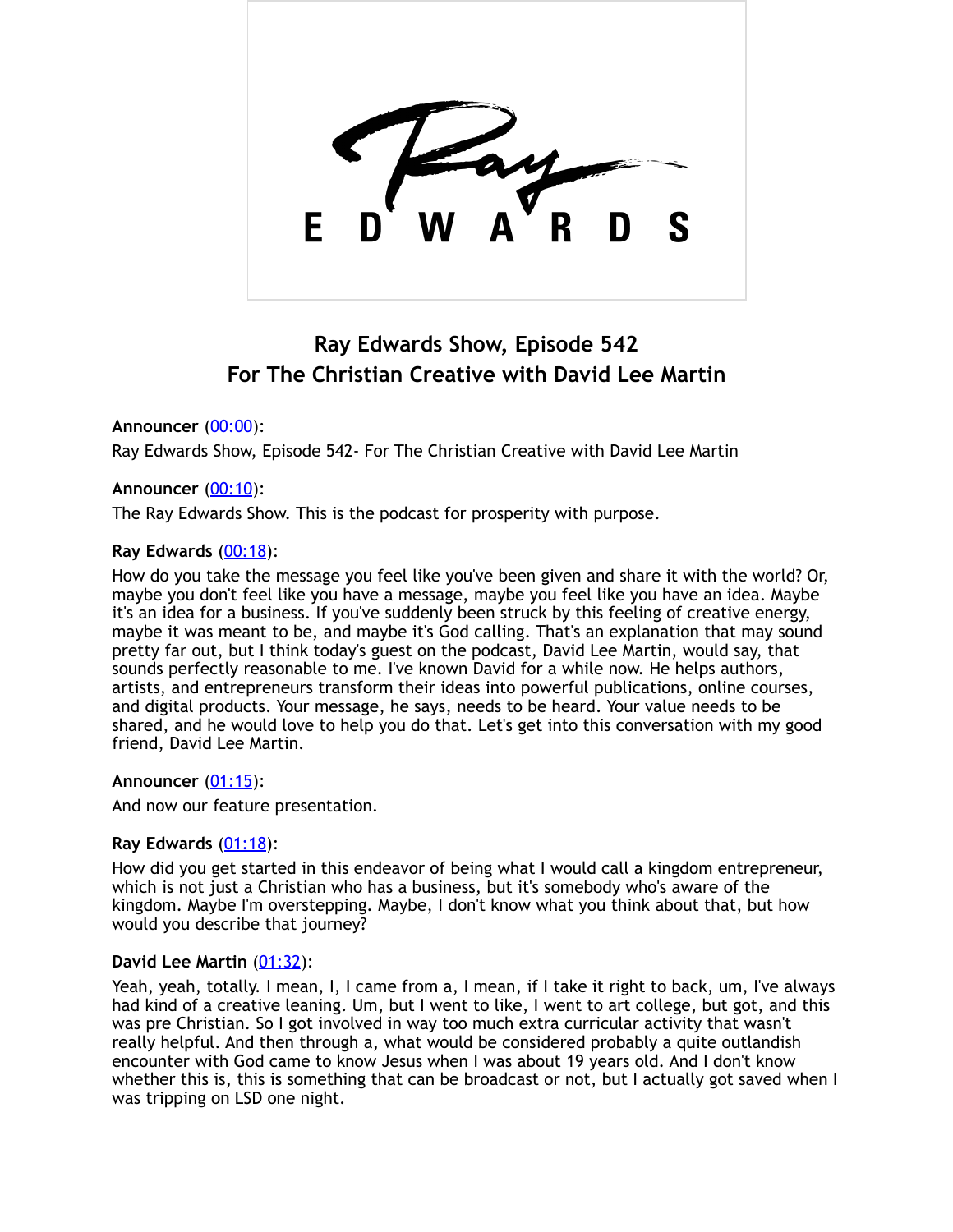## **Ray Edwards** [\(02:18](https://www.temi.com/editor/t/hXAPvgkEYrvsLzCBuKKyVR2CGTjQSA7zbsqfzoMaGK9RTOww-1Fq5vpzOiKbe01b_k-nhDjRkXLMfedynFrJLxwITS0?loadFrom=DocumentDeeplink&ts=138.6)):

Oh okay.

## **David Lee Martin** [\(02:19](https://www.temi.com/editor/t/hXAPvgkEYrvsLzCBuKKyVR2CGTjQSA7zbsqfzoMaGK9RTOww-1Fq5vpzOiKbe01b_k-nhDjRkXLMfedynFrJLxwITS0?loadFrom=DocumentDeeplink&ts=139.08)):

Jesus. The holy ghost came into my room. Like literally like a breath came into my room and then came into me. And this was when I was like 19 years old. So far away from God that, you know, we were like polar difference. And then from that point on really began to just explore what it meant to be a Christian. I had no idea. I got involved in a great church a few years later. Initially it was difficult for me because, you know, church to me was just a building with a Spire. That's all I knew about it. And, and, and, you know, as, as much as I respect all sorts of different expressions of faith, I was a wild, wild young man. So going into some of these more traditional settings was- I was like every Vicar's nightmare. But then there was, uh, there was quite a move of the holy spirit in the early nineties, and I got involved in a great church and then very rapidly began to explore the scriptures; ended up being asked if I would write an online Bible school. I mean, this is a number of years into my discipleship, not when I first rolled it, rolled through the door. And so, um, developed an online Bible school to train pastors and train leaders out on the field. We were a church planting movement. And then through that, I had to learn all of these crazy online skills, like building WordPress websites, membership sites. How do you, how do you sell things? How do you deliver things? How do you upload MP3s? How do you create videos? And I guess through that process, I began to seebegan to connect with a number of different people. One guy was someone who sold domains. He owned the domain, Jesuschrist.co.uk. And he just called me up and said, "Hey, have this domain". So I then like learned all this SEO stuff, JesusChrist.Co.uk ended up on the first page of Google for the search term, Jesus Christ, which is pretty cool. It then got hacked and ended up selling Bollywood movies- to say, I, that was, that was a bit of a downer. But through all of that process, I realized the incredible scope that's now available to us, the ability to literally reach the uttermost parts of the earth. Even if we are sat just in our office or our front room or our bedroom, whatever it may be. We have opportunities now as believers, as creatives, that we're not just simply were not available 10 years ago. And, and through that began to help other people publish books. Um, I'd been writing books prior to this when I was in ministry and publishing them on a photocopier and they had to be real short books because you have to staple them down the middle or stitch them down the middle. And if they were too thick, they would just fall back open. And then what, So when Kindle turned up on the, on the kind of world stage, I began to explore that through that, um, ended up- I've, I've published about seven or 800 books, not all written by myself, I've got to say. But I work with other people, have ideas, um, employ other people's talents to publish those books. We've done over a million dollars in royalties from just real small 99 cent books.

## **Ray Edwards** [\(05:56](https://www.temi.com/editor/t/hXAPvgkEYrvsLzCBuKKyVR2CGTjQSA7zbsqfzoMaGK9RTOww-1Fq5vpzOiKbe01b_k-nhDjRkXLMfedynFrJLxwITS0?loadFrom=DocumentDeeplink&ts=356.08)):

Now, that should put to lie the, um, the belief that you can't make money, just writing and selling books. People know that you can write books and use them as a way to grow your business and get people into your quote funnel. And there's nothing wrong with that. But I I've had several people lately that I know on a personal level, just like in my everyday life here in Spokane, who have asked me, "Hey, can I know you make money online? Is it possible to just write, like, publish what I write, make a living, or do I have to do all that other stuff?" And yours is a case I bring up as I'm sharing with them. No, you can, you can write books and make money actually selling your books, believe it or not.

## **David Lee Martin** [\(06:33](https://www.temi.com/editor/t/hXAPvgkEYrvsLzCBuKKyVR2CGTjQSA7zbsqfzoMaGK9RTOww-1Fq5vpzOiKbe01b_k-nhDjRkXLMfedynFrJLxwITS0?loadFrom=DocumentDeeplink&ts=393.47)):

Yeah. Yeah. No, absolutely. Absolutely. You can. A lot of it comes down to understanding the people that you are writing for and writing to. I mean, oftentimes I think that the mistake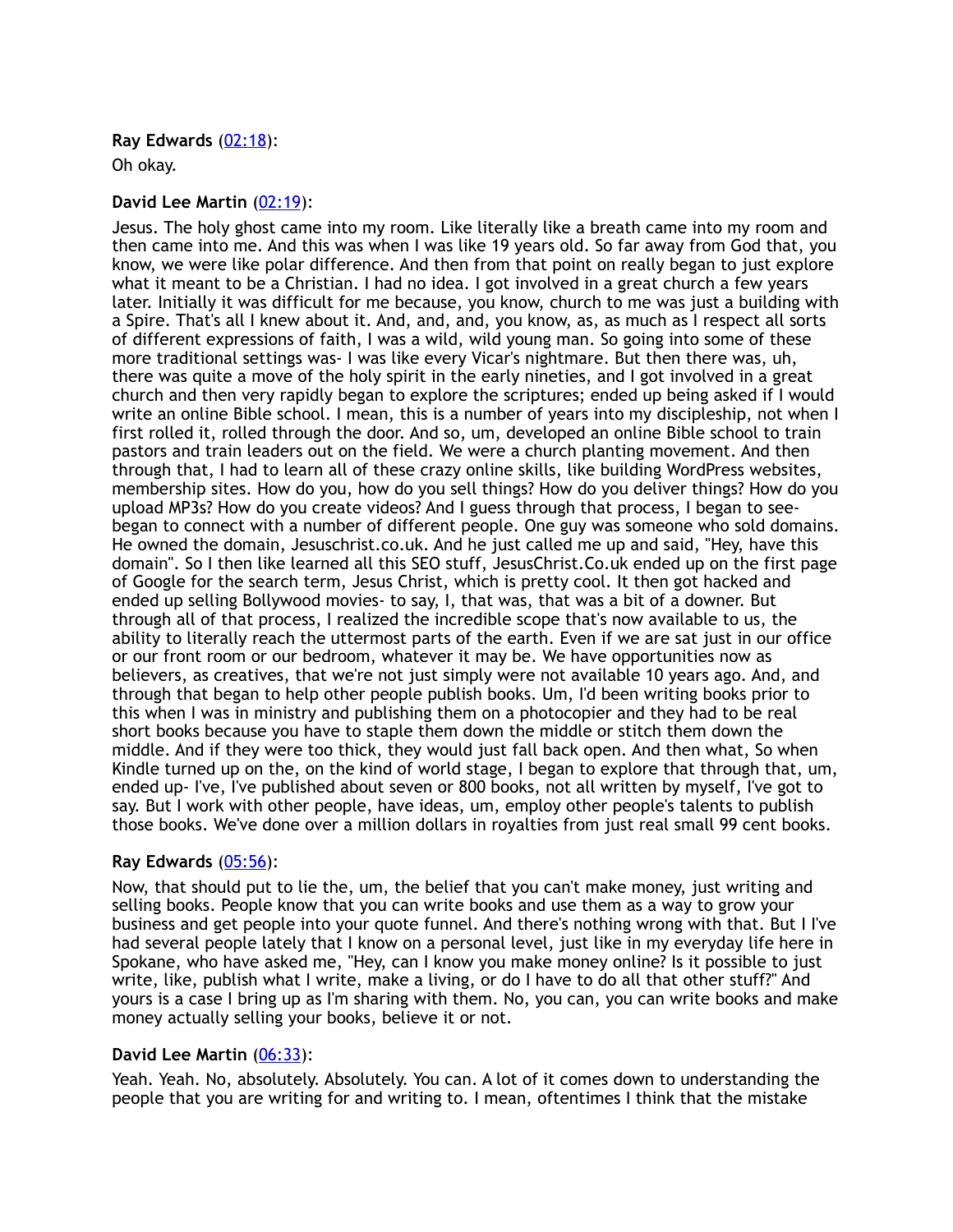sometimes that people make is they write the book and then go out and try and find the audience. But really, I, I, you know, my recommendation is always well, go out, find the audience, find the questions that people are asking, find out the stories that people are already reading, and then look and see how your expertise or your storytelling, whether it's fiction, whether it's non-fiction, obviously the two, two things are somewhat different in some ways. But the same principle applies is that there is that there is an audience out there, but we need to communicate our message or our stories in a way that meets the need, the heart need, of that audience.

## **Ray Edwards** [\(07:33](https://www.temi.com/editor/t/hXAPvgkEYrvsLzCBuKKyVR2CGTjQSA7zbsqfzoMaGK9RTOww-1Fq5vpzOiKbe01b_k-nhDjRkXLMfedynFrJLxwITS0?loadFrom=DocumentDeeplink&ts=453.77)):

I have to jump back and time travel because there's something I can't let go. I feel like I need to hear the story. What was it like encountering Jesus while you were on LSD? David Lee Martin [\(07:44](https://www.temi.com/editor/t/hXAPvgkEYrvsLzCBuKKyVR2CGTjQSA7zbsqfzoMaGK9RTOww-1Fq5vpzOiKbe01b_k-nhDjRkXLMfedynFrJLxwITS0?loadFrom=DocumentDeeplink&ts=464.24)):

Um, I mean, the story is, is pretty far out. I'll be honest with you, Ray. What I was doing, I was, I was a spiritually hungry young man. My best friend's mother was the first person in our town of Brighton on the south coast of the UK to open a new-age store. So all, anything, any kind of new-agey type thing I had free access to. And I was exploring every possible direction that I could. I knew there was something more, I just didn't know where to look for it. I didn't, to be honest, Ray, the last place I expected to discover it was in the Bible. I liked cherry picking, you know, there were some nice things that Jesus said, I'll put those alongside, you know, all of these other things that I'm reading a course in miracles, the Bhagavad Gita, uh, you know whatever. You name it, I was probably reading it. Carlos Castaneda was one of the authors that I was reading. Any of you hippie-folk out there?

## **Ray Edwards** [\(08:50](https://www.temi.com/editor/t/hXAPvgkEYrvsLzCBuKKyVR2CGTjQSA7zbsqfzoMaGK9RTOww-1Fq5vpzOiKbe01b_k-nhDjRkXLMfedynFrJLxwITS0?loadFrom=DocumentDeeplink&ts=530.45)):

I've read them all.

## **David Lee Martin** [\(08:51](https://www.temi.com/editor/t/hXAPvgkEYrvsLzCBuKKyVR2CGTjQSA7zbsqfzoMaGK9RTOww-1Fq5vpzOiKbe01b_k-nhDjRkXLMfedynFrJLxwITS0?loadFrom=DocumentDeeplink&ts=531.89)):

All right. Well, that, that's where I was at. And so I thought, wow, this sounds real good. I'm going to fly out of my body. And I'm going to go over to the other side. I'm going to break on through to the other side. And so that's what I'd set myself to do on this particular night. And that was, I, I didn't, I wasn't kind of a party type person. I wanted to go farther than just the local club. I wanted to go out into the stratosphere and, um, things just turned real weird. You know I felt like this- the Bible talks about thick darkness, but this thick, thick darkness filled my room. And I didn't really know how to respond. And someone I'd remembered, a friend of mine had said, you know, one time they'd taken a bad trip. And they asked, you know, they'd asked Jesus to help them. And he had in some, I don't even know what they meant by that, but I thought, man, if it worked for them, maybe it will work for me. So I said, God, this was my salvation prayer, I guess. "God, if you are real, help me now." I mean, the thing is, I think when, when God engages with a very, very genuine, sincere prayer, however, kind of imperfect it is, there is an encounter waiting to happen. And that was really what I prayed and in that moment. All I can describe it as, it wasn't like a switch being switched on, it was a breath of light filled my room. Now I do understand that I was tripping, you know, and, and, uh, you know, but honestly this was the, the realist and I'm like 25, 30 years into this now. So if, if, if it wasn't real, I'm still, I've still not come down because I am, I've spent the last 30 years experiencing more and more of this Jesus that I met in my room that night. Um, and quite honestly, I cannot describe the change that it has brought and continues to bring to my life. The Jesus that I shunned, thinking that it was just some kind of religious, iconic thing, the Bible that I said, well, you know, I'll have this bit and that bit, but really the real meat is in all of these other things that I've got access to, has become my meat and drink. I just, I it's the reality of the Jesus that you find in the Bible is beyond remarkable.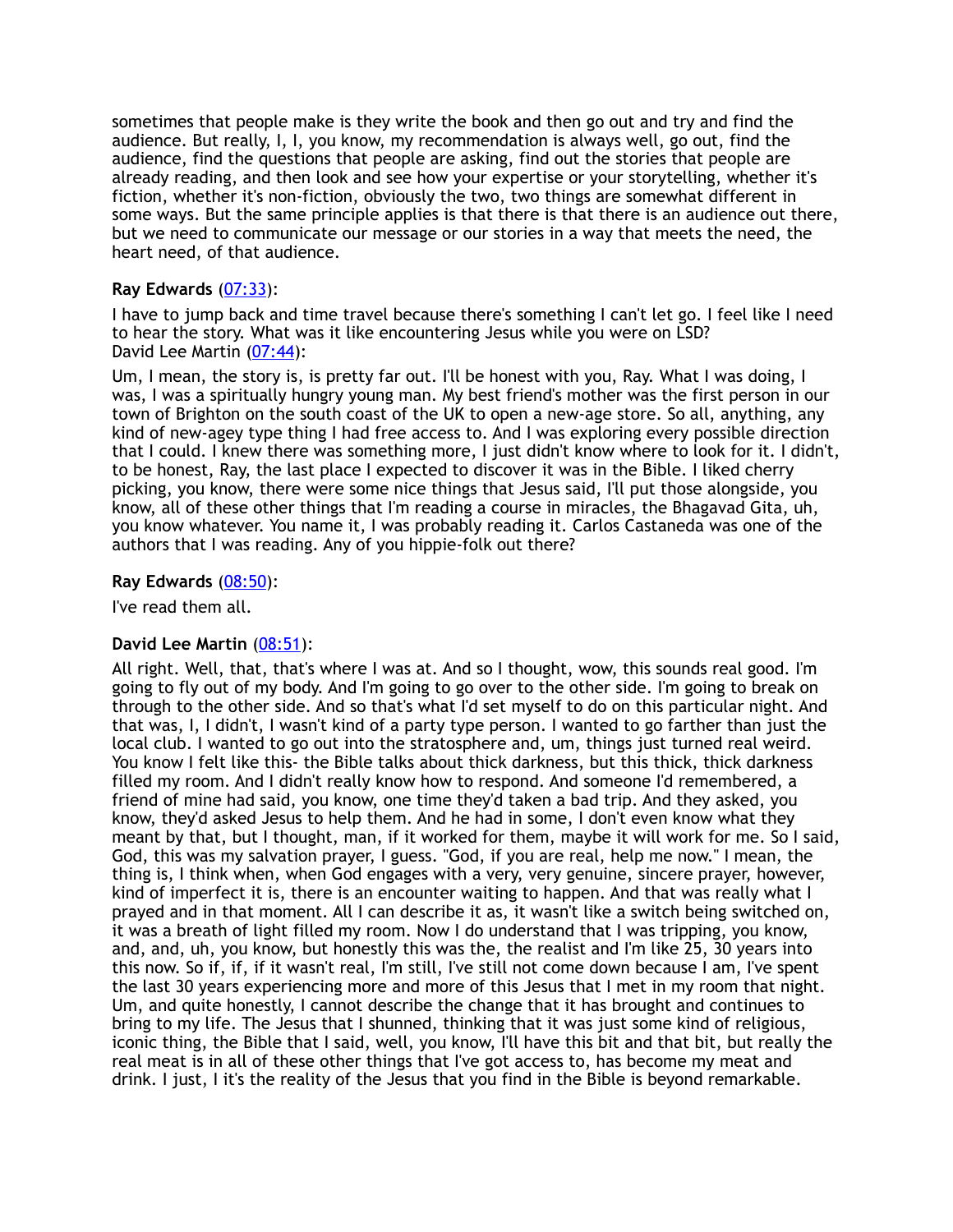## **Ray Edwards** [\(11:51](https://www.temi.com/editor/t/hXAPvgkEYrvsLzCBuKKyVR2CGTjQSA7zbsqfzoMaGK9RTOww-1Fq5vpzOiKbe01b_k-nhDjRkXLMfedynFrJLxwITS0?loadFrom=DocumentDeeplink&ts=711.27)):

So 30 years later, how does that Jesus show up in your business today?

## **David Lee Martin** [\(11:59](https://www.temi.com/editor/t/hXAPvgkEYrvsLzCBuKKyVR2CGTjQSA7zbsqfzoMaGK9RTOww-1Fq5vpzOiKbe01b_k-nhDjRkXLMfedynFrJLxwITS0?loadFrom=DocumentDeeplink&ts=719.05)):

Well, when, my wife and I were church pastors, we were church pastors and we planted a number of different churches in different towns here in the UK, traveled ministering. When that season came to an end, I was really left scratching my head thinking, wow, what's, what do I do next? You know I it's, it was just an alien world to me because I'd been so steeped in the kind of church planting and pastoring kind of arena and I, I was, I was somewhat frightened by the idea of business. So, you know, sometimes I hear people when, you know, when you hear people talking online or you read the sales pages and things like that, it's very easy to think that, oh, well, it's okay for them because they are like this or like that. But you know, I'm just little me, well, I can assure you, I was the most unlikely business man you would ever encounter. In fact, I was resistant to the whole realm of business. The Holy Ghost led me to a scripture in, and some people here may be very familiar with the scripture I wasn't at the time, led me to a scripture in Deuteronomy eight verse 18. "It says it is God that gives your hand the power to get well". And again, it continues there's context to it, in a like when He finally does, don't forget where it came from because we have a, I do. I could say we, I have a tendency. I think most of us are like the rest of us, to, you know, God gives us a victory and then we think, wow, look what I did, you know, but, um, he led me to that scripture and that became then the basis and the foundation upon which I began to build a business. There were two things actually that, that, that the holy spirit spoke to me about and led me to, that was one of them. And the second one was the encounter with Martha and Mary, where Martha is in the kitchen, the, you know, preparing everything. And she's kind of getting frustrated. The, the king James version says, "Martha, Martha, you are cumbered." I do love the Old King James. I'm a bit of a junkie for the Old King James. That's where I started. And I just can't, I just love that old language. I guess it's the poet in me. "Martha, Martha, you are cumbered with many things." And I remember this morning as I was in prayer, the holy spirit really kindly speaking to me saying, David, David you're cumbered with many things, but only one or, but a few things that the amplified Bible is another one. He took me to "only one or, but a few things are needful." And he said, you- you need to stop hustling and start hearing. And I have to remind myself of that often, cause I'm a kind of a naturally an action type guy. And it made me ask the question, if just one or, but a few things are necessary, what would my one or but a few things be? And in that conversation, I felt Lord, if I could just do one thing, if everything else will put aside all of these different ideas, these business ideas and these opportunities. If I were to sweep the table clean, what would I put back on the table? And it was, it was writing books. That was just my thing. I just felt, man, this is me, not just what I do, but who I am. And in that, I began to kind of jettison a lot of the other things that I'd been exploring. SEO; I was doing like little mini websites. I was doing merch, you know, all of these, like t-shirts where the big thing at one time. Teespring, I think there was something that got out. If anything came through my inbox, I would jump in and, and give it a go. And I think there are seasons to do that. But at this junction, I just really felt the Holy Spirit say, look, you know- just one or but a few things, but go deep. Just, just believe. It Was almost some of my, the broad spectrum of activity that I was involved in spinning so many different plates, trying to figure it out, trying to make money or whatever. A lot of it was fueled more out of fear of lack than it was faith for prosperity. And I know, I know very much, this is we're talking prosperity with purpose and in to a degree, it's when we begin to find our purpose, that prosperity follows.

**Ray Edwards** [\(17:01](https://www.temi.com/editor/t/hXAPvgkEYrvsLzCBuKKyVR2CGTjQSA7zbsqfzoMaGK9RTOww-1Fq5vpzOiKbe01b_k-nhDjRkXLMfedynFrJLxwITS0?loadFrom=DocumentDeeplink&ts=1021.521)):

Yes

**David Lee Martin** [\(17:03](https://www.temi.com/editor/t/hXAPvgkEYrvsLzCBuKKyVR2CGTjQSA7zbsqfzoMaGK9RTOww-1Fq5vpzOiKbe01b_k-nhDjRkXLMfedynFrJLxwITS0?loadFrom=DocumentDeeplink&ts=1023.17)):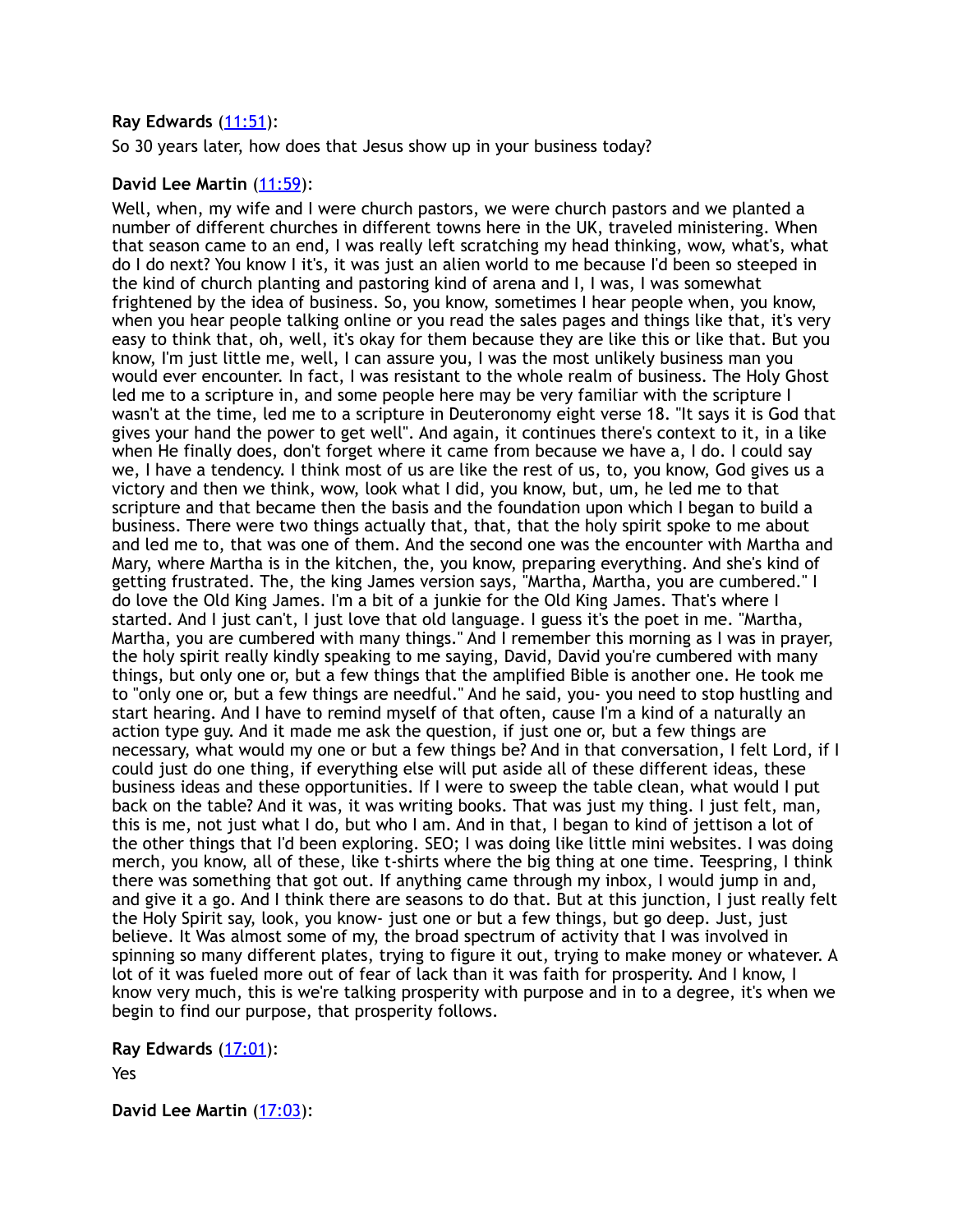Prosperity is not the purpose we live for. I, you know, it's like I don't live to prosper. I don't live to make money. I prosper because I've discovered purpose and I'm build. And we build on that foundation. We, we, we come seek first, the kingdom seek first his righteousness. Again, I love the amplified Bible where it says, when it talks about and defines righteousness, it says God's way of being and doing. And I just thought, man, I want to, I want to step into God's way of being and God's way of doing in the realm of business. And so when I focused in and was not so anxious to do everything, but to really just focus in on what I believe that, that what God had purposed me to bring, to add value to others and to add value to the world, a lot of things started to fall into place. And so in that, that conversation that led me to believe that it, it was possible for me not to spin 500 plates in order to make a living, but actually step into purpose. And in some ways, slim things down, slice things off, and say, well, no, I don't want to be doing that five years from now. I don't want to be that person 10 years from now. I'm going to allow those things to go. Open my hand and let them go. And I found in open instead of holding onto everything in the fear that I might lose something, opening my hand and saying, okay, God, I'm going to let these things go. That actually an open hand, God can fill. When we're holding. So tightly onto things out of anxiety or fear, very difficult to put anything in a, in a closed hand. And so I let a lot go in order to embrace just those one or, but a few things. I'll often tell people that the purpose of a tree is not just to produce fruit. That's a benefit, but the purpose of the tree is to produce another tree. If all it produced was fruit, we would be in trouble and, and so, instead of just focusing. And I think that this would really kind of speak into a lot of people who are listening today, instead of just focusing on what fruit can I produce from what I do. I began to also kind of have that dual focus of how can I help someone else prosper? How can I help someone else gain the same victories that I have gained? How can I impart the skills and the knowledge that I've gained during this season and help someone else, so they don't have to go through the same painful process sometimes that I had to. And so a tree producing a tree. So, yeah, and that's where the kind of coaching and training comes in like I do in the Christian Creative Academy.

## **Ray Edwards** [\(20:32](https://www.temi.com/editor/t/hXAPvgkEYrvsLzCBuKKyVR2CGTjQSA7zbsqfzoMaGK9RTOww-1Fq5vpzOiKbe01b_k-nhDjRkXLMfedynFrJLxwITS0?loadFrom=DocumentDeeplink&ts=1232.91)):

Let's talk about that for a moment, if you would kind of reconnect us to your purpose again, and then how did that play into creating and launching the academy?

## **David Lee Martin** [\(20:42](https://www.temi.com/editor/t/hXAPvgkEYrvsLzCBuKKyVR2CGTjQSA7zbsqfzoMaGK9RTOww-1Fq5vpzOiKbe01b_k-nhDjRkXLMfedynFrJLxwITS0?loadFrom=DocumentDeeplink&ts=1242.78)):

I- in ministry, Ray, and you know, that ministry is, is really a great deal broader than the full walls of the church. And, um, I think there's a, a fallacy that if we're going to be in full-time ministry, you know, it means that we've got to be a pastor or a prophet or a song leader or whatever, whatever it may be, you know, but really that, that God is a hugely, incredibly, remarkably, expansively, creative being. And He has a ministry for every single person who comes into his kingdom and into his family. And they do not all exist within the four walls of the church. In fact, the church we're told and the- and the fivefold giftings that are spoken of in the scriptures are to equip the saints for their works of ministry. And to be honest, the majority of us, we are out in the marketplace. We're, we're not, you know, doing whatever the, those necessary ministry things within the church walls are, but the majority of people are out in the marketplace. And so to a degree, the church exists to equip men and women to go out into the world and bring the kingdom to bear in all sorts of different places and different realms of life. And I felt like- long story short in ministry when I was pastoring, my main gifting was very much teaching. And I guess, you know, where the scripture talks about, you know, God's gifts are without repentance. When I stepped out of what would be considered full-time Christian ministry, I didn't leave my teaching-annointing at the door. I didn't leave the church building and say, oh, well, all of this gifting, all of this anointing, all that you've imparted to me, Lord, all that you've taught me is going to just stay behind that door, and I'm going to go out into the world like some poor, naked man, trying to figure things out. All of that same gifting came into the marketplace, and I just felt compelled if you like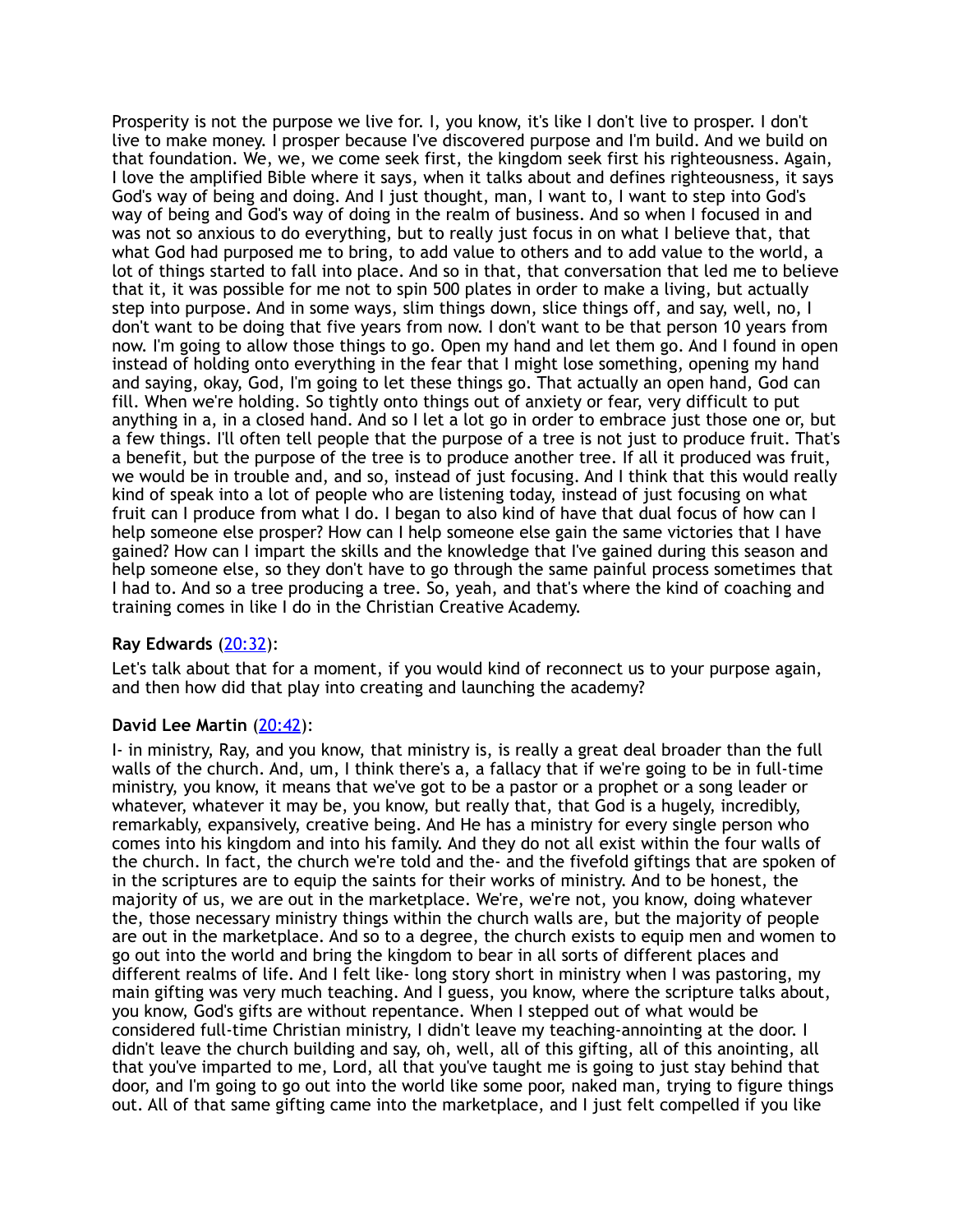to speak in particularly to Christian men and women who want to share their worth with the world in very practical ways. You know, like, like I have been learning and doing over these past years, writing books, creating podcasts, creating online courses, you know, there's, there's a- the vehicles that we use to carry our message to the world are very varied. Now, some people might about writing a book and think, "man, I could never write a book" and you know, that may or may not be true, but there's going to be some manner and some mode of expression that will fit really, really comfortably with you and provide a perfect avenue for your message and your personality to really be expressed out in the world in ways that can help other people. And so I feel burdened is, probably burdened is the wrong word. It's, it's like good old fashioned Pentecostal kind of talk, but I feel a call. I feel a creative calling on my life to help equip saints for their work of ministry,, however, that will turn up in the world.

## **Ray Edwards** [\(24:41](https://www.temi.com/editor/t/hXAPvgkEYrvsLzCBuKKyVR2CGTjQSA7zbsqfzoMaGK9RTOww-1Fq5vpzOiKbe01b_k-nhDjRkXLMfedynFrJLxwITS0?loadFrom=DocumentDeeplink&ts=1481.36)):

I want to dig a little deeper on that because I'm sure there are people listening who are working through some of this on their own, but can you share a story or two about students you've worked with and what came out of that relationship and just, how does that, how does that work?

## **David Lee Martin (**[24:54](https://www.temi.com/editor/t/hXAPvgkEYrvsLzCBuKKyVR2CGTjQSA7zbsqfzoMaGK9RTOww-1Fq5vpzOiKbe01b_k-nhDjRkXLMfedynFrJLxwITS0?loadFrom=DocumentDeeplink&ts=1494.32)):

Yeah. Yeah, for sure. I mean, one of the, one of the guys in the academy, I'd actually known, we'd actually known one another for, for many years. He's a, again, a very, very gifted, very talented man, a Jewish Jewish guy, Jewish believer. And, um, he'd had in his heart, this idea to really dig into and produce content that was centered around the Jewish roots of our faith. Um, and particularly the Sabbath, um, but was very, uh, he was like a master, the master of procrastination. Just And wouldn't mind me saying- he wouldn't mind me saying it either. We've, we've often laughed about it. Um, he came on board with Christian Creative Academy and literally within just a few weeks or months, he had set things up into a system where he was getting subscribers into an entire years worth of dripped content, teaching people about the Sabbath in a Christian context. Now, the great thing that happened as a result of that, and I've found this so often, Ray it's when we take those courageous steps and put ourselves out there is where we can then begin to connect with a bigger purpose than we even recognize or realize. And he's presently in the process of partnering with some of the kind of real key ministries in that whole kind of Jewish stroke Christian roots space to produce video courses for and with them. Um, he had, um, some of the biggest publishing companies reach out to him and ask if they could advertise his newsletter that he's produced, uh, sabbath.love. You can just jump over to sabbath.love, sign up for that and see. So that was one of the, one of the fruits that came from what we were doing. And then as well within the academy we're always, you know, pretty much everyone will write and publish a book. Everyone will have the opportunity to produce an online course. I mean, in the first month, uh, within the academy, because one of the ways that we, one of the things I realized, Ray, is there's always a danger that we just are ever learning. I mean, I'm stealing from the Bible here, but in an ever learning and never coming to a knowledge of the truth and truth will always show up in the way we act and the things that we do. And we live in an information deluge, and it's very easy to feel as though we've taken action just by buying another course or just by reading another book or listening to another podcast or whatever else it may be. But the consumption has to give way, or certainly be balanced or complimented by action. And so working with a pioneer group of people, we move things very much towards, okay, let's not just talk about, or like give a bunch of videos about how to write and publish a book, let's write and publish a book. Let's not just talk about doing a podcast, let's do a podcast. And so that's how the- we've got, we've got a whole years worth of content that's dripped out week by week and each week has what I call domino actions that people take. Over the course of that 52 week period, they will do- everyone who chooses to go through it will do like, all of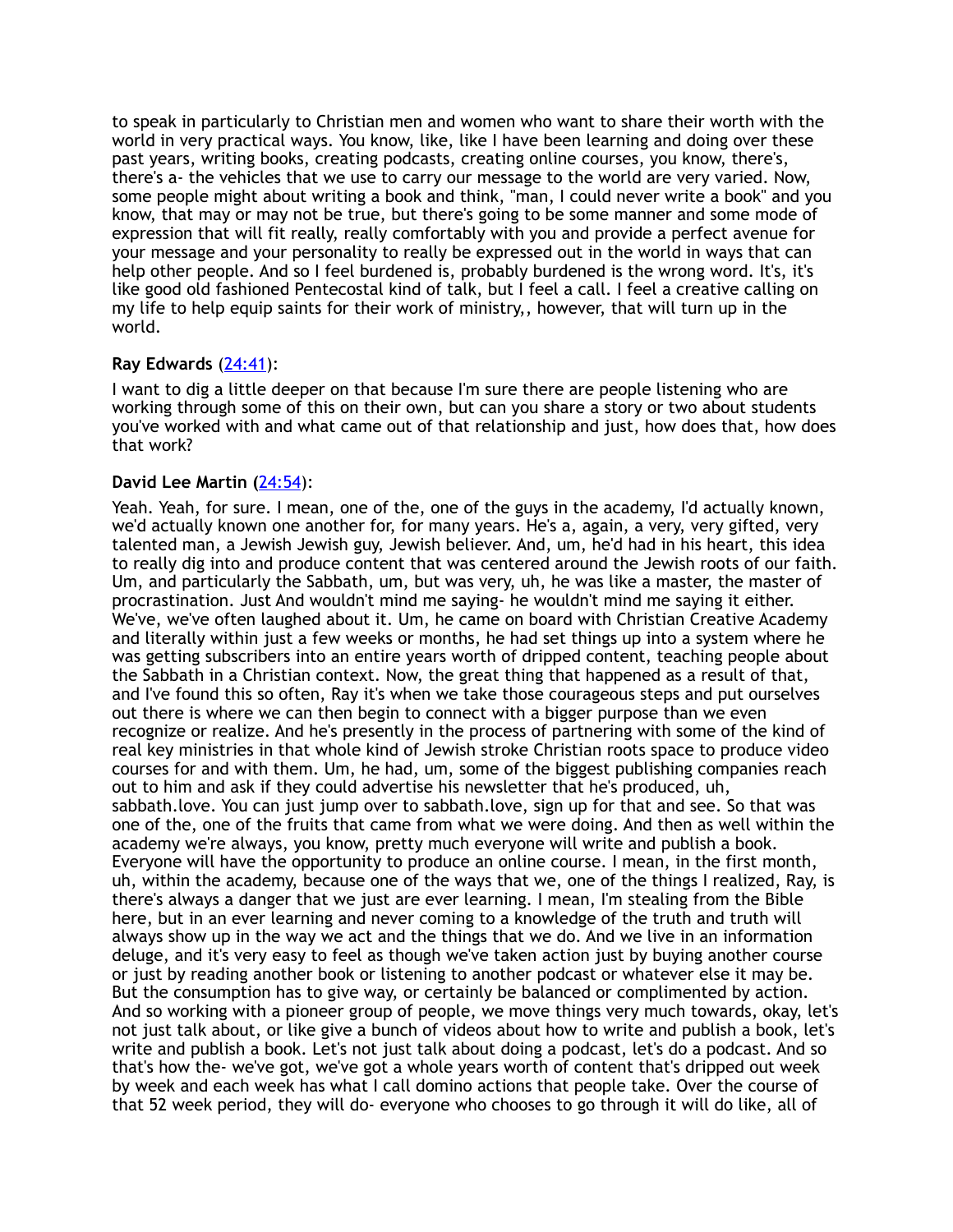the above. Now it doesn't mean that they necessarily will continue with them all that they will certainly come out of the other end, knowing, wow, that really, that really worked for me, that really sat with me and as well in the doing, we remove the roadblocks that stand in our way, because a lot of people imagine that publishing a book is really, really difficult and complicated. So instead of just telling people, this is not difficult and complicated, we actually just do it. Yeah.

## **Ray Edwards** [\(29:24](https://www.temi.com/editor/t/hXAPvgkEYrvsLzCBuKKyVR2CGTjQSA7zbsqfzoMaGK9RTOww-1Fq5vpzOiKbe01b_k-nhDjRkXLMfedynFrJLxwITS0?loadFrom=DocumentDeeplink&ts=1764.78)):

Yeah. I love that. So who is like, if somebody is listening right now, thinking about this, who is this exactly the right answer for? Who's the perfect student to come through the academy?

## **David Lee Martin** [\(29:38](https://www.temi.com/editor/t/hXAPvgkEYrvsLzCBuKKyVR2CGTjQSA7zbsqfzoMaGK9RTOww-1Fq5vpzOiKbe01b_k-nhDjRkXLMfedynFrJLxwITS0?loadFrom=DocumentDeeplink&ts=1778.37)):

I mean, if you're a, if you're a Christian first and foremost, um, not that there's not, there's not help and benefit there for anyone. Honestly, I mean, this is like a Jesus first type enterprise. That's, that's just the way- that's who I am. I want to be myself. Um, in fact, in conversation with you and one of the groups that you ran, Ray, we talked about just conceiving what, you know, what's your business. And I thought, man, I'm in the business of being myself. That's what, that's what I'm here. If I, if I can turn up as myself, that's going to be the best way I can benefit other people instead of trying to be someone else. And in that, you know, as I say, my, my background is pastoring. I, I feel as I'm very much acting as a shepherd within the academy. So, it's for Christians who have something on the inside, a message, an idea that they want to realize and bring to the table to benefit the world. Now, and that particularly will show up in like a desire to potentially well like say, write a book. So authors, artists, early stage entrepreneurs, really. And I say early stage again, it's I was working with one lady in the academy, very, very accomplished fiction author. We had one conversation as, as part of our kind of group coaching that we had that one conversation four times to income from her books, just from kind of some of the suggestions that we were able to give. But yeah, I would say early stage entrepreneurs, artists, authors, creative Christians who know that they've got more to bring and a message to share and want to learn how to share it pretty much.

## **Ray Edwards** [\(31:34](https://www.temi.com/editor/t/hXAPvgkEYrvsLzCBuKKyVR2CGTjQSA7zbsqfzoMaGK9RTOww-1Fq5vpzOiKbe01b_k-nhDjRkXLMfedynFrJLxwITS0?loadFrom=DocumentDeeplink&ts=1894.72)):

Yeah. I think it's so important that if you feel inside, you feel a stirring about some message that you have or a story that you feel would benefit other people, that's most likely not just your own ego talking to you. It's I think it's a, it's a hint about what God may have in store for you. And I love what you're doing. I love the, the, I'm sure as you're listening to this, you can hear in David's voice, the sincerity and the integrity. I can tell you for sure. It's real. And I think you're really helping a lot of people and I just appreciate the work you're doing and the fact, we get to hang out together sometimes during that process.

## **David Lee Martin** [\(32:12](https://www.temi.com/editor/t/hXAPvgkEYrvsLzCBuKKyVR2CGTjQSA7zbsqfzoMaGK9RTOww-1Fq5vpzOiKbe01b_k-nhDjRkXLMfedynFrJLxwITS0?loadFrom=DocumentDeeplink&ts=1932.1)):

I very much appreciate it as well, Ray.

## **Ray Edwards** [\(32:14](https://www.temi.com/editor/t/hXAPvgkEYrvsLzCBuKKyVR2CGTjQSA7zbsqfzoMaGK9RTOww-1Fq5vpzOiKbe01b_k-nhDjRkXLMfedynFrJLxwITS0?loadFrom=DocumentDeeplink&ts=1934.77)):

Where do people go on the web? If they want to take a look at the academy or learn more about you or what you're doing, or books you've written, et cetera.

## **David Lee Martin** [\(32:22](https://www.temi.com/editor/t/hXAPvgkEYrvsLzCBuKKyVR2CGTjQSA7zbsqfzoMaGK9RTOww-1Fq5vpzOiKbe01b_k-nhDjRkXLMfedynFrJLxwITS0?loadFrom=DocumentDeeplink&ts=1942.09)):

Yeah. Yeah. If, um, the Christian Creative Academy is that ChristianCreative.Academy. If people want to go there, they can, they can find out more about what we do with the academy there. And I blog and podcast every day, best place to find me is DavidLeeMartin.com.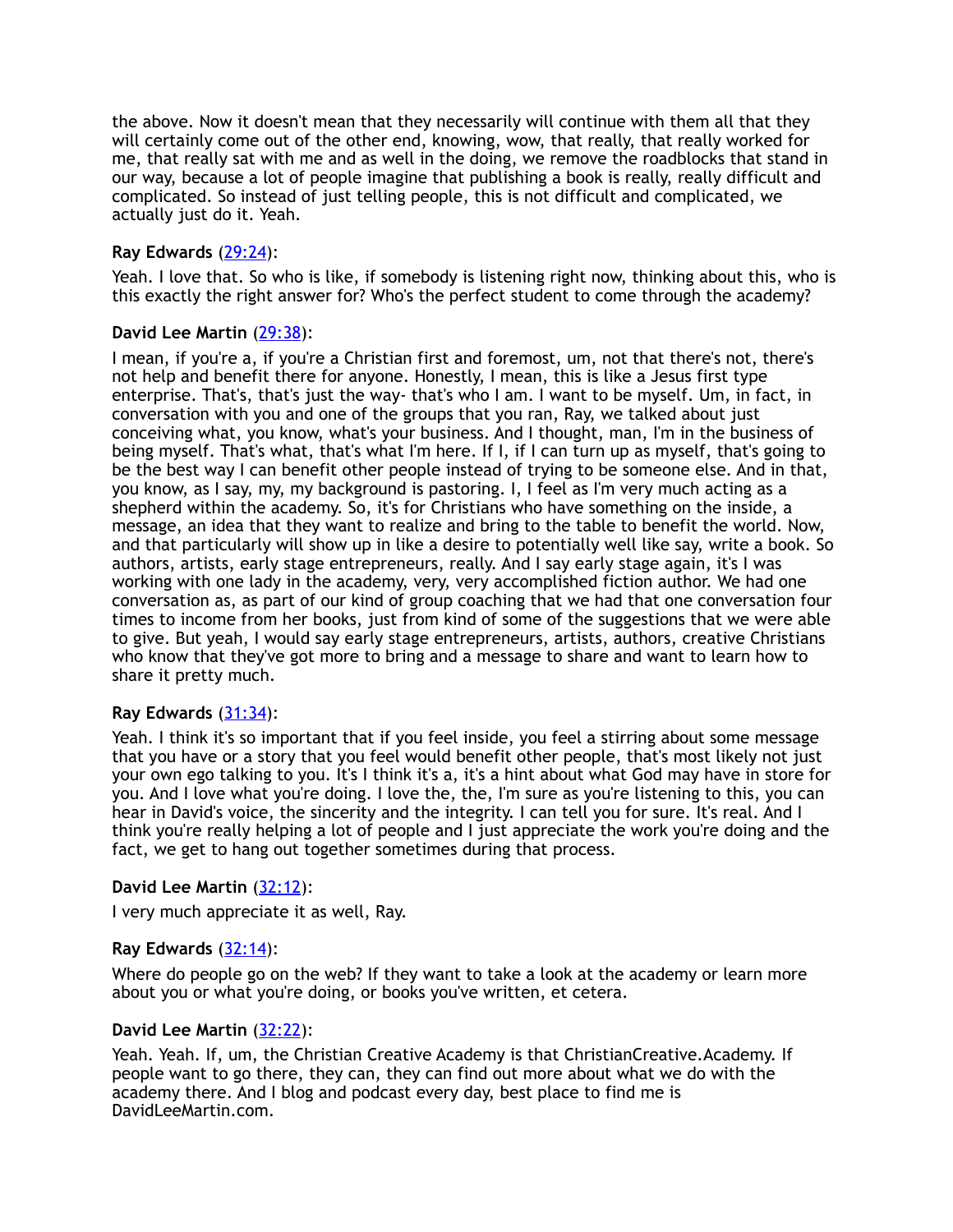## **Ray Edwards** [\(32:43](https://www.temi.com/editor/t/hXAPvgkEYrvsLzCBuKKyVR2CGTjQSA7zbsqfzoMaGK9RTOww-1Fq5vpzOiKbe01b_k-nhDjRkXLMfedynFrJLxwITS0?loadFrom=DocumentDeeplink&ts=1963.55)):

I'm just going to maybe embarrass you a little bit, but you're one of the few people I give advice to people. A lot of the times it's the same advice and frankly, hardly anybody ever does it, but that whole podcasting and blogging every day was, I believe we were in a meeting. I said something about doing that and you started doing it and you're still going,

## **David Lee Martin** [\(33:02](https://www.temi.com/editor/t/hXAPvgkEYrvsLzCBuKKyVR2CGTjQSA7zbsqfzoMaGK9RTOww-1Fq5vpzOiKbe01b_k-nhDjRkXLMfedynFrJLxwITS0?loadFrom=DocumentDeeplink&ts=1982.81)):

Oh yeah. I mean, I w I was in a meeting with you and I was saying, oh, you know, I'm thinking of doing a podcast. And Ray said, okay, well do it today. Now I had never, ever done a podcast. So it took me a couple of days to even figure out how to do it. But, um,

**Ray Edwards** [\(33:20](https://www.temi.com/editor/t/hXAPvgkEYrvsLzCBuKKyVR2CGTjQSA7zbsqfzoMaGK9RTOww-1Fq5vpzOiKbe01b_k-nhDjRkXLMfedynFrJLxwITS0?loadFrom=DocumentDeeplink&ts=2000.93)):

But you did it!

## **David Lee Martin** [\(33:22](https://www.temi.com/editor/t/hXAPvgkEYrvsLzCBuKKyVR2CGTjQSA7zbsqfzoMaGK9RTOww-1Fq5vpzOiKbe01b_k-nhDjRkXLMfedynFrJLxwITS0?loadFrom=DocumentDeeplink&ts=2002.05)):

And I did it. Yes, I do. I do a daily podcast. I'm on, I think, um, today I recorded episode 160.

## **Ray Edwards** [\(33:34](https://www.temi.com/editor/t/hXAPvgkEYrvsLzCBuKKyVR2CGTjQSA7zbsqfzoMaGK9RTOww-1Fq5vpzOiKbe01b_k-nhDjRkXLMfedynFrJLxwITS0?loadFrom=DocumentDeeplink&ts=2014.19)):

Wow.

## **David Lee Martin** [\(33:34](https://www.temi.com/editor/t/hXAPvgkEYrvsLzCBuKKyVR2CGTjQSA7zbsqfzoMaGK9RTOww-1Fq5vpzOiKbe01b_k-nhDjRkXLMfedynFrJLxwITS0?loadFrom=DocumentDeeplink&ts=2014.19)):

And if I can give advice to anyone, this is just, this is, this comes as a bonus; don't overcomplicate things. I was, over-complicating it thinking that, you know, I've got to do all sorts of- have all the gear and all of the software and, you know, I've got to kind of do, I, I have done some interviews. I mean, you you're, we're doing an interview right now, but man, the way I figured if this is actually going to happen, I've got to remove all of the friction and the resistance. So I thought, man, I'm just going to talk for five or 10 minutes every day. And I've bought a decent mic and just jumped in and in the doing, we discover our voice. It's, it's we discover our voice by using it, whether that's using it in writing, painting, podcasting. Sometimes we're waiting for our voice to land upon us, to drop out of the sky and suddenly realize, oh, wow, this is what I was born for. But I think sometimes God's just waiting for us to start moving. And, uh, I, you know, I've told people often the inner it's very difficult to move a stationary vehicle. You know once the wheels are rolling, even if they're just rolling slowly, you can actually begin to steer that, um, and so, yeah, get started. I mean, if, if you get around Ray for long enough, it won't be long before you're doing a bunch of stuff that makes you feel very uncomfortable, but also also very happy that someone didn't let you off the hook.

## **Ray Edwards** [\(35:19](https://www.temi.com/editor/t/hXAPvgkEYrvsLzCBuKKyVR2CGTjQSA7zbsqfzoMaGK9RTOww-1Fq5vpzOiKbe01b_k-nhDjRkXLMfedynFrJLxwITS0?loadFrom=DocumentDeeplink&ts=2119.51)):

Nice.

**David Lee Martin** [\(35:19](https://www.temi.com/editor/t/hXAPvgkEYrvsLzCBuKKyVR2CGTjQSA7zbsqfzoMaGK9RTOww-1Fq5vpzOiKbe01b_k-nhDjRkXLMfedynFrJLxwITS0?loadFrom=DocumentDeeplink&ts=2119.51)): I've got to thank you for that, Ray.

## **Ray Edwards** [\(35:21](https://www.temi.com/editor/t/hXAPvgkEYrvsLzCBuKKyVR2CGTjQSA7zbsqfzoMaGK9RTOww-1Fq5vpzOiKbe01b_k-nhDjRkXLMfedynFrJLxwITS0?loadFrom=DocumentDeeplink&ts=2121.14)):

Oh, thank you. It's my pleasure. You want to say a word or two about your book and the bundle or...

**David Lee Martin** [\(35:26](https://www.temi.com/editor/t/hXAPvgkEYrvsLzCBuKKyVR2CGTjQSA7zbsqfzoMaGK9RTOww-1Fq5vpzOiKbe01b_k-nhDjRkXLMfedynFrJLxwITS0?loadFrom=DocumentDeeplink&ts=2126.12)):